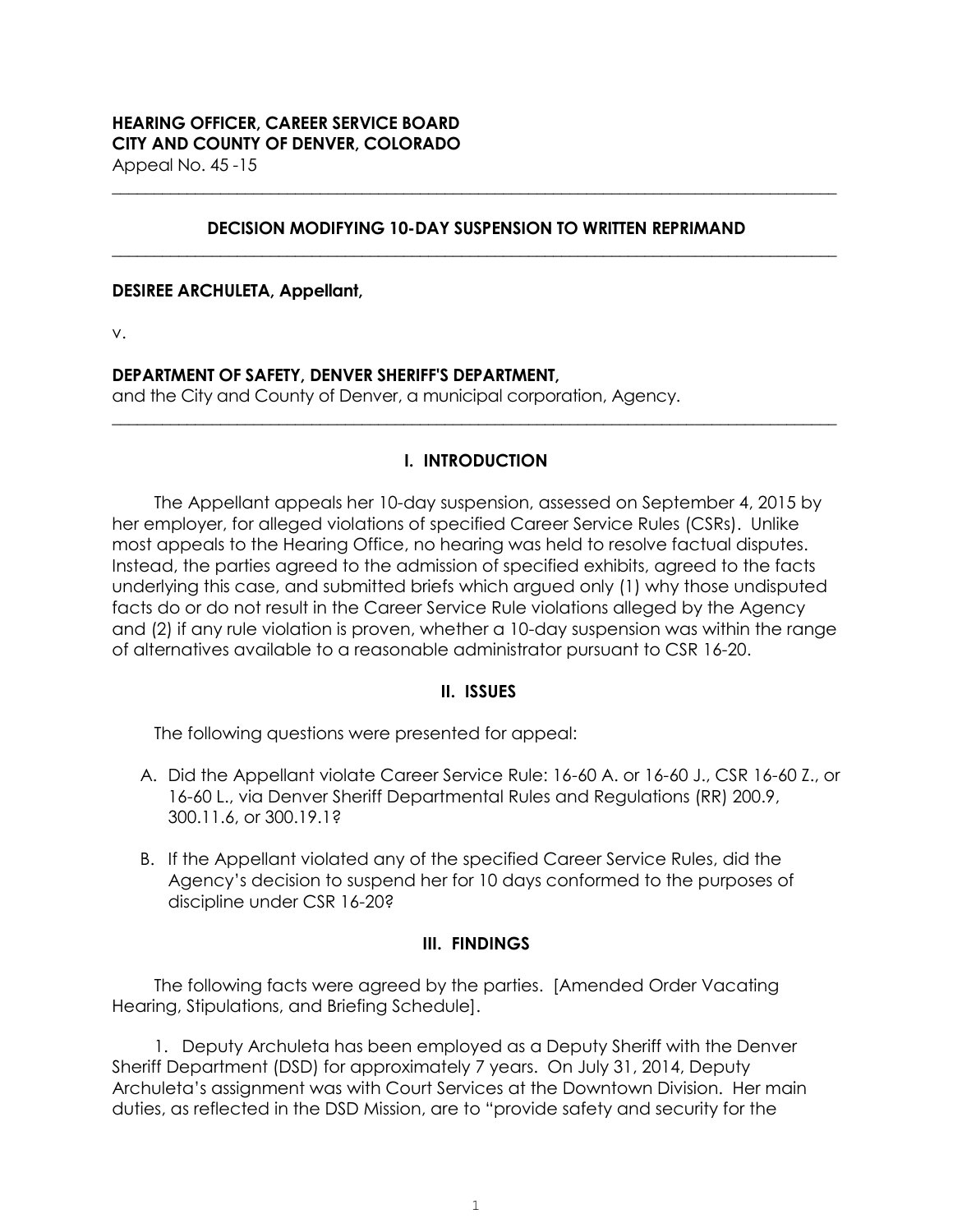community by ensuring care, custody, transportation, and re-entry services for detainees by operating safe, secure, efficient, and humane facilities that adhere to federal, state and local laws."

2. On July 31, 2014, Deputy Archuleta was assigned to the Lindsey-Flanigan Courthouse (LFC) courtroom 4H, where an in-custody murder trial was being conducted. Inmate ML was on trial for murder and was restrained by a leg brace. During the trial, Deputy Archuleta was observed by her sergeant using her personal cell phone as well as another electronic device. Deputy Archuleta's conduct in this matter was subsequently investigated by DSD IAB for potential rule violations. The entire investigative file has been reviewed, including but not limited to surveillance video footage, audio interviews, and relevant paperwork.

3. On July 31, 2014, when Sergeant Phil Swift was doing his rounds, he looked through a window into courtroom 4H from the vestibule area and he could not see Deputy Archuleta in the courtroom. Sergeant Swift entered courtroom 4H to check on Deputy Archuleta. He was unable to immediately locate Deputy Archuleta upon entering the courtroom, but eventually observed Deputy Archuleta sitting to the left of the main entrance in the public seating area, approximately two rows from the back. Sergeant Swift observed Deputy Archuleta with a cell phone on one leg and another electronic device on the other leg. Sergeant Swift stood at the door to the courtroom waiting for Deputy Archuleta to notice him, and observing Deputy Archuleta's behavior. While doing so, Sergeant Swift observed Deputy Archuleta with one phone and scrolling through what appeared to be photographs on the other electronic device. Sergeant Swift also received a look from the presiding judge, which he interpreted to mean that the judge was aware of Deputy Archuleta's behavior. Sergeant Swift also observed both the defendant's and the victim's families in the courtroom, and characterized the security situation as "this is as bad as it gets." Approximately four minutes passed before Sergeant Swift approached Deputy Archuleta and spoke to her. When he did so, Deputy Archuleta dropped one of the electronic devices. Sergeant Swift told Deputy Archuleta to put the devices away and then he walked out of the courtroom. After leaving the courtroom Sergeant Swift had Deputy Archuleta relieved from her assignment, as he needed to ensure that the person assigned to the courtroom was able to pay attention to their surroundings and to the trial. Sergeant Swift subsequently assigned another deputy sheriff to Deputy Archuleta's post.

4. Surveillance video footage from courtroom 4H on the date of the incident shows Deputy Archuleta seated in the rear of the courtroom, in public seating, two rows from the back. During this time, the murder trial is going on, the jury is seated in the jury box, the judge is on the bench, and a witness is on the stand. Also, inmate ML is seated in the courtroom. For most of the time shown on the video footage, Deputy Archuleta remains seated in the back with her head down.

5. Deputy Archuleta was interviewed by DSD IAB and admitted that, during the incident, she had one cell phone that worked and another that she was using as a day planner, and that she was looking at her calendar. Deputy Archuleta further admitted to using her phone to visit various websites on the internet.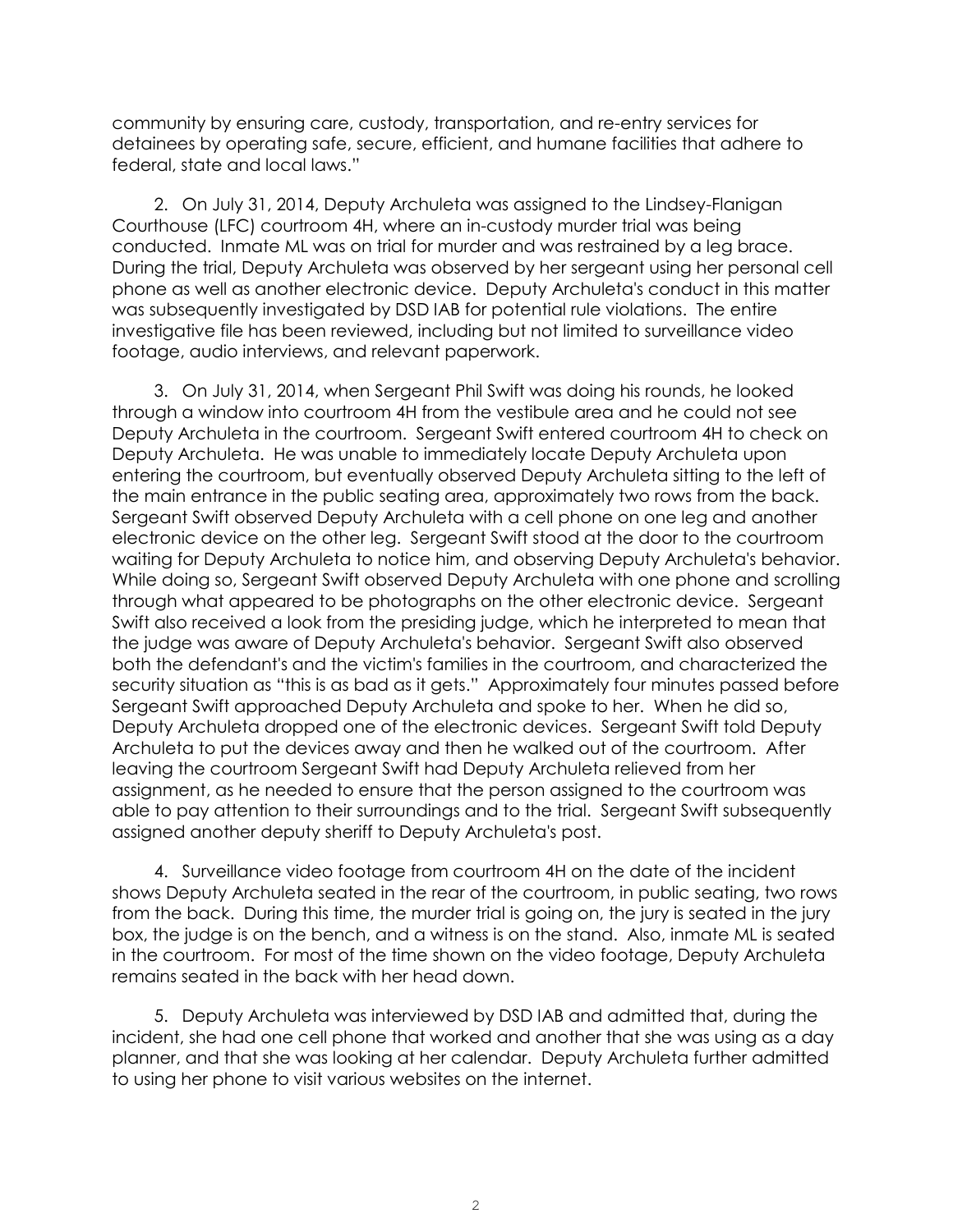These exhibits were stipulated by the parties: Agency exhibits 1-10, exhibit IAB I., the entire IAB file in this case, and Appellant exhibits B-M.

# **IV. ANALYSIS**

A. Jurisdiction and Review

Jurisdiction is proper under CSR 19-10 A.1.b., as the direct appeal of a suspension. I am required to conduct a *de novo* review, meaning to consider all the evidence as though no previous action had been taken. Turner v. Rossmiller, 532 P.2d 751 (Colo. App. 1975).

B. Burden and Standard of Proof

The Agency bears the burden of persuasion to prove Archuleta violated one or more cited sections of the Career Service Rules, and to prove its decision to suspend her was reasonable under CSR 16-20. The standard by which the Agency must prove its claims is by a preponderance of the evidence.

C. Career Service Rule Violations<sup>1</sup>

i<br>L

# **1. CSR 16-60 A. Neglect of duties.**

To sustain a violation under CSR 16-60 A, the Agency must establish that Archuleta failed to perform a known duty. In re Gomez, CSA 02-12 (5/14/12) citing In re Abbey, CSA 99-09, 6 (8/9/10). The Agency claimed Archuleta violated this rule when she failed to pay attention to the proceedings in her assigned courtroom. Appellant responded she was: seated in an appropriate place in the courtroom, she regularly looked up, surveyed the courtroom and otherwise performed her duty to observe and provide overall security for her assigned courtroom as required by post order. Appellant argued even if she performed those duties poorly by being occasionally distracted, she would have violated CSR 16-60 B., for performing her duties carelessly, not for failing entirely to perform her courtroom duties, under this rule.

Both sides persuasively argued over the sometimes fine-line distinction between a neglect of duty, under CSR 16-60 A., and a careless performance of a duty under CSR 16-60 B.<sup>2</sup> A neglect of duty focuses on the failure to perform a duty, while careless performance focuses on a duty that was performed, but poorly. The Agency addressed what Archuleta failed to do – pay undivided attention to her courtroom, while Appellant focused on what she did – looked up from her personal devices 13 times in 15 minutes.

Appellant's inference and conclusion that those disparate assessments are mutually exclusive and require finding no neglect of duty is inaccurate. Both Agency and Appellant statements are reconcilable. As noted by the Agency, a prior decision

<sup>1</sup> Since this appeal was filed, the Career Service Rules have been revised and renumbered. Because the previous version of the rules were in effect at the time discipline was assessed, the earlier version controls here.

<sup>&</sup>lt;sup>2</sup> The need to make that distinction is obviated by new CSR 16-29A. which combined both rules.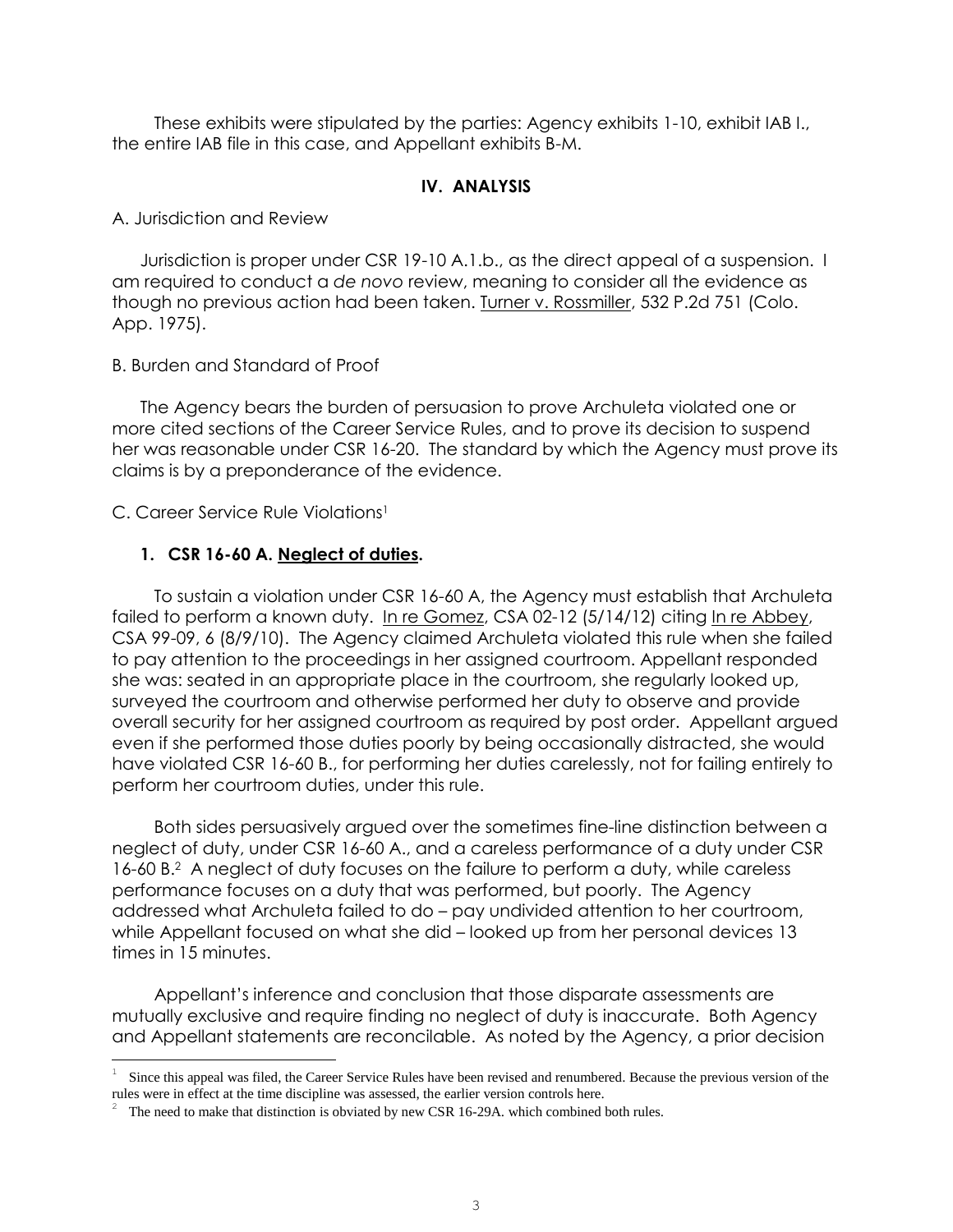by the Career Service Board stated CSR 16-60 A. "does not include a requirement that the employee utterly neglected to perform a duty." In other words, the Board rejected the notion that an employee's inattention must be absolute before finding she neglected a duty. In re Serna, CSB 39-12, 4 (10/17/13). When a duty, such as Archuleta's post order, requires undivided attention, and circumstances indicate an important need to comply, as they did here, then all but common-sense and momentary lapses in attention, such as glimpsing at a watch, or casting a momentary glance out a window, violate 16-60 A. That Archuleta paid attention to her duties at most 13 times in 15 minutes, <sup>3</sup> proves she substantially neglected her duties during that time. This violation is established by a preponderance of the evidence.

### **2. CSR 16-60 J. Failure to comply with lawful orders/Failure to do assigned work.**

This rule contains two distinct prohibitions: failure to comply with a lawful order of an authorized supervisor, and the failure to do assigned work which the employee is capable of performing. The Agency's allegations fall under the latter category. For that reason, I disregard as irrelevant the portion of the Appellant's response that the Agency failed to prove any specific order.

Regarding the Agency's claim that Archuleta failed to do assigned work, Archuleta agreed that on July 31, 2014, she was a deputy assigned to Courtroom 4H, where a murder trial was being conducted. She also stipulated that an important part of that assignment was to provide safety and security. [Stipulated paragraphs 1 and 2 above].

The Agency alleged Archuleta violated this rule by her pre-occupation with her personal electronic devices, resulting in her failure to monitor and ensure courtroom security. Appellant protested that, even though she was inattentive at times, a violation under the second portion of this rule, as for finding a neglect of duty, requires proof that she failed perform her assignment at all, so that her periodic inattention was not a violation.

The Agency's assertions state a *prima facie* violation. As a seven-year veteran, it can be readily inferred Archuleta was aware and capable of performing her duty to provide safety and security. She stipulated that during "most of the time" in the stipulated video recording of the courtroom, she had her head down.

Archuleta claimed the Agency improperly shifted the burden of persuasion to her under this rule. The burden of persuasion to prove a disciplinary allegation always begins and remains with the agency asserting the violation. Even if Appellant were correct in asserting the Agency improperly attempted to shift the burden of persuasion, that effort would prove inconsequential, as the agency has no authority to cause the burden to shift to the appellant.

i<br>L

<sup>3</sup> Even accepting that Archuleta looked up 13 times in 15 minutes does not establish that she focused on her duties every time she looked up.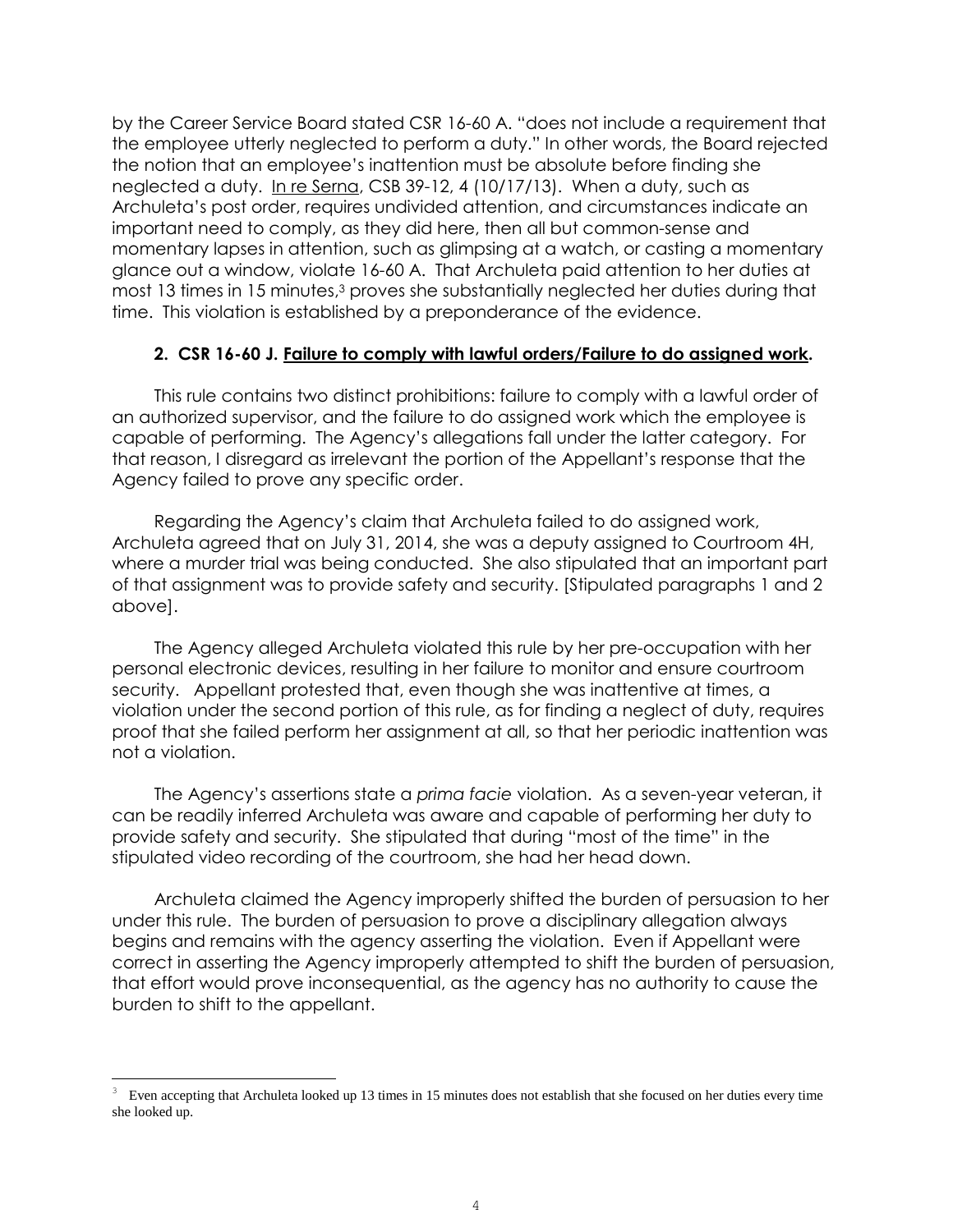Archuleta also asserted this rule requires the Agency to prove she failed to do any assigned work. In support of her assertion, Archuleta cited In re Perry-Wilborne, CSA 62- 13 (5/22/14).

Archuleta's argument fails on two counts. First, Perry-Wilborne is distinguished on its facts. This rule did not apply in Perry-Wilborne because other, more specific rules covered the conduct. Second, in the present case, this rule squarely addresses the conduct at issue. In view of Archuleta's acknowledgment of her courtroom duties, acknowledgment of her failure to pay full attention to those duties, and the established inference that she was capable of performing them, the Agency established this violation by a preponderance of the evidence.

# **CSR 16-60 L. Failure to observe written departmental or agency regulations, policies or rules.**

The Agency found Archuleta violated this rule via three department directives.

# **DSD RR 200.9 – Full attention to duties.**

Archuleta admitted she violated this rule. [Appellant Response Brief at p. 4].

# **DSD RR 300.11.6 – Conduct Prejudicial**

This rule sets a lower bar to establish a violation by deputies than similarly-titled CSR 16-60 Z. This rule encompasses "conduct that might otherwise appear to be minor, yet results in serious consequences or potential consequences." In contrast, conduct resulting in a violation of CSR 16-60 Z. must have caused actual harm to the Agency's mission or to the City's reputation or integrity. In re Khelik, CSB 31-12A, 3 (10/3/13); In re Jones, CSB 88-09A, 3 (9/29/10), *citing* In re Strasser, CSB 44-07A (2/29/08). While DSD RR 300.11.6 extends the scope of proscribed conduct to include potential harm, that extension is not unlimited. Establishing "potential consequences" requires more than the Agency's imagination, In re Strauch, CSA 31-13, 9 (3/14/14), *affirmed on other grounds,* In re Strauch, CSB 40-13A (7/17/14), and must be buttressed by indicia of reasonable expectation.

The circumstances in this case include that Archuleta was assigned to provide safety and security at a murder trial where families of both the victim and the accused were present; Archuleta was inattentive to that duty by her preoccupation with her electronic devices; the judge presiding over the trial noticed Archuleta's inattention; Archuleta's supervisor stood in the courtroom for four minutes without Archuleta ever noticing; she was so startled when he addressed her that she dropped one of her devices; Archuleta's supervisor described the courtroom security as "this is as bad as it gets." Under those circumstances, there was a reasonable expectation that a security issue could have escalated unduly because of Archuleta's inattention. Archuleta's inattention caused her supervisor to reassign a different deputy to the courtroom. Finally, it is reasonable to infer the presiding judge was concerned about Archuleta's inattention to security.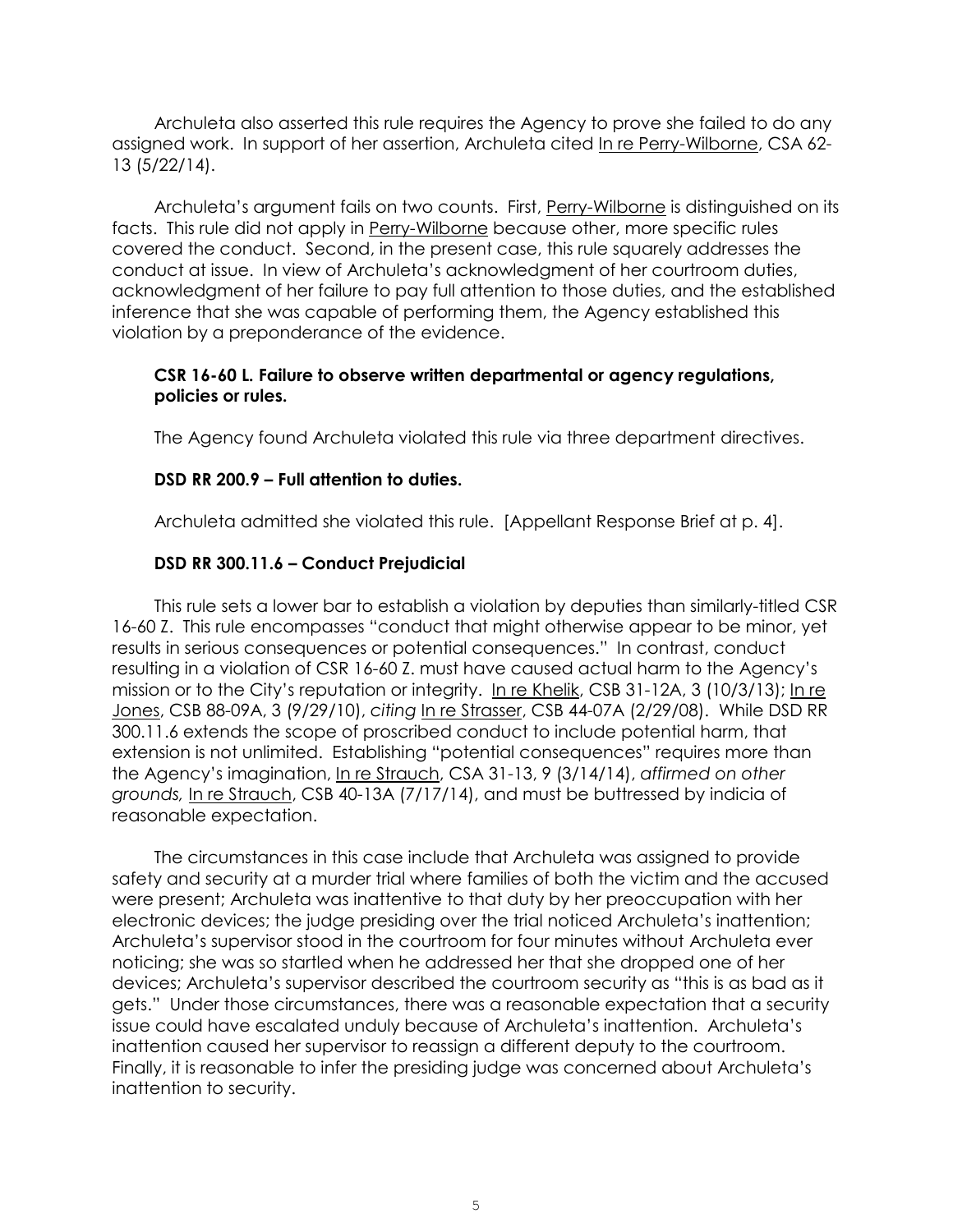The circumstances, above, establish a reasonable expectation that serious consequences could have arisen from Archuleta's inattention to her courtroom duties in violation of RR 300.11.6. The Agency therefore established this violation of CSR 16-60L.

#### **DSD RR 300.19.1 – Disobedience of rules.**

The Agency specified the following Agency order.

#### **D.O. 2710.1E.**

**Denver Sheriff employees shall not use a personal cell phone while on duty, nor use or have in their possession a cell phone inside any secure area of DSD jail facilities or in any secure area where a prisoner is or may be detained under the direct control of the Department without prior authorization and express permission of the Sheriff or designee.** 

**It is the responsibility of each employee to know and follow the guidelines in this order and his/her divisional procedures regarding the use of personal cell phones on Department time. Abuse of this privilege may result in corrective action, up to and including dismissal.**

Archuleta acknowledged in her response brief that she violated this D.O. 2710.1E. 4 No more is required of the Agency to find she violated that order, in violation of CSR 16- 60 L. I did not considered any allegations of fact which were not stipulated.

#### **CSR 16-60 Z. Conduct Prejudicial.**

i<br>L

This violation requires proof that an employee's actions or inaction caused actual harm to the agency's mission or to the City's reputation or integrity. In re Jones, CSB 88- 09A (9/29/10), *citing* In re Strasser, CSB 44-07 (2/29/08). The Agency claimed the judge's "disapproval" caused the Agency's reputation to suffer. First, neither of the Agency's references to Swift's perception of the judge's "look," even if it was disproving, establish a harm to the Agency or to the City. Second, the Agency's allegation that Archuleta's conduct "created the potential to cause harm…" fails to establish any harm. Third, the Agency's allegation that Archuleta "caused a high security risk of the people present in the courtroom" also fails to establish any harm. The Agency failed to establish this violation by a preponderance of the evidence.

#### **V. DEGREE OF DISCIPLINE**

The purpose of discipline is to correct inappropriate behavior if possible. Appointing authorities are directed by CSR 16-20 to consider the severity of the offense, an employee's past record, and the penalty most likely to achieve compliance with the rules. CSR § 16-20.

While Appellant repeated referred to D.O. 4710.13, it appears she intended 4710.1E, based upon the Agency's notice of discipline, and her own appeal in which she cited 4710.1E and not 4710.13. [p. 2 of appeal attachment titled "Appeal of disciplinary Action"].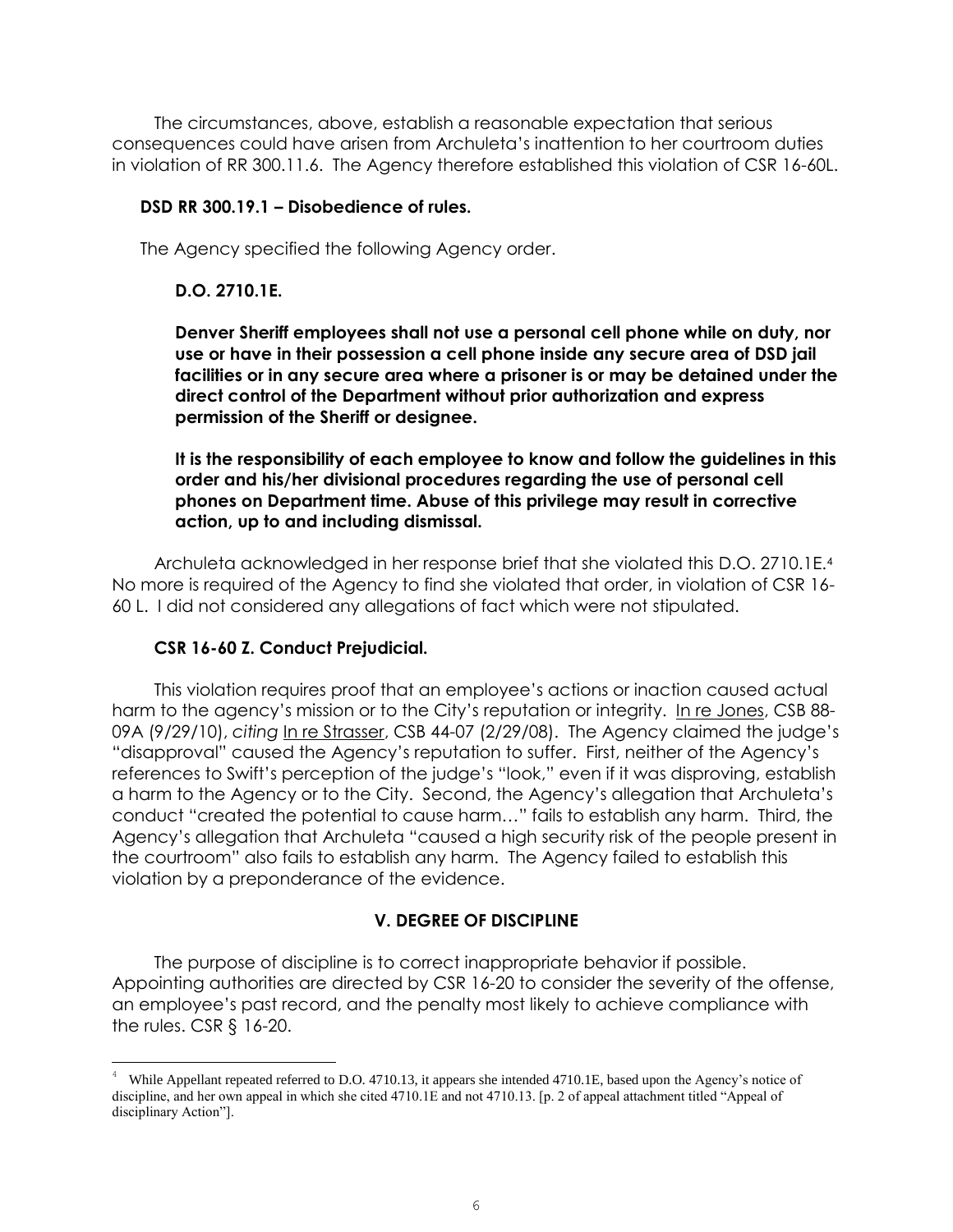### **A. Severity of the Proven Offenses.**

Archuleta's neglect of duty carried a substantial risk of harm. Both the accused murderer's family and that of the victim were in the same room, and the accused was relatively unrestrained. Archuleta admitted "I put the safety of the inmates – the inmate and the people, and allowed myself to be distracted by the cell phone" caused "unsafety to my courtroom," and made "a very bad, poor choice." That she was the only person armed in that environment, and not paying attention, increased the risk of harm. [See IAB I @ 41:25, 42:7-13].

Archuleta argued the Agency exaggerated the seriousness of her conduct as it related to the nature of the trial. She cited her supervisor's statements that murder trials are treated just as any other felony. Archuleta added that being the only deputy assigned to that trial underscored her belief that no heightened concern was justified.

Regardless of the nature of the trial, the proximity of the accused's and victim's families was inherently concerning and posed an increased risk not likely in a trial for a lesser charge. Her conduct unnecessarily placed public safety in jeopardy.

### **B***.* **Prior Record.**

Archuleta's work performance was evaluated as exceeding expectations every year including 2015, the year of the incident underlying this case. [Exhibits B-H]. Appellant had two previous disciplinary incidents which the Agency did not view as significant.

# **C***.* **Likelihood of Reform.**

Archuleta accepted responsibility and expressed remorse for her conduct. [Exhibits 1-10]. Her statement that she has corrected her behavior was corroborated by her supervisor who stated Archuleta never had a similar issue before or since this incident, adding "she seemed to find religion over this. You know, she got very by-thebook about it." [Exhibit IAB (I) @ 44:10-22].

### **D. Additional Factors**

The Agency stated aggravating factors included: Archuleta's conduct jeopardized the Agency's relationship with other agencies; endangered the public; and created a legal or financial risk to the Department and City.

The Agency's first allegation seems based on the supervisor's interpretation of a judge's look. The judge was not interviewed, no other indication arose that the judge viewed the Agency less favorably, and no other evidence established any diminished view of the Agency by another agency. Despite Appellant's protest to the contrary, I find her conduct created a heightened risk to the public in the courtroom.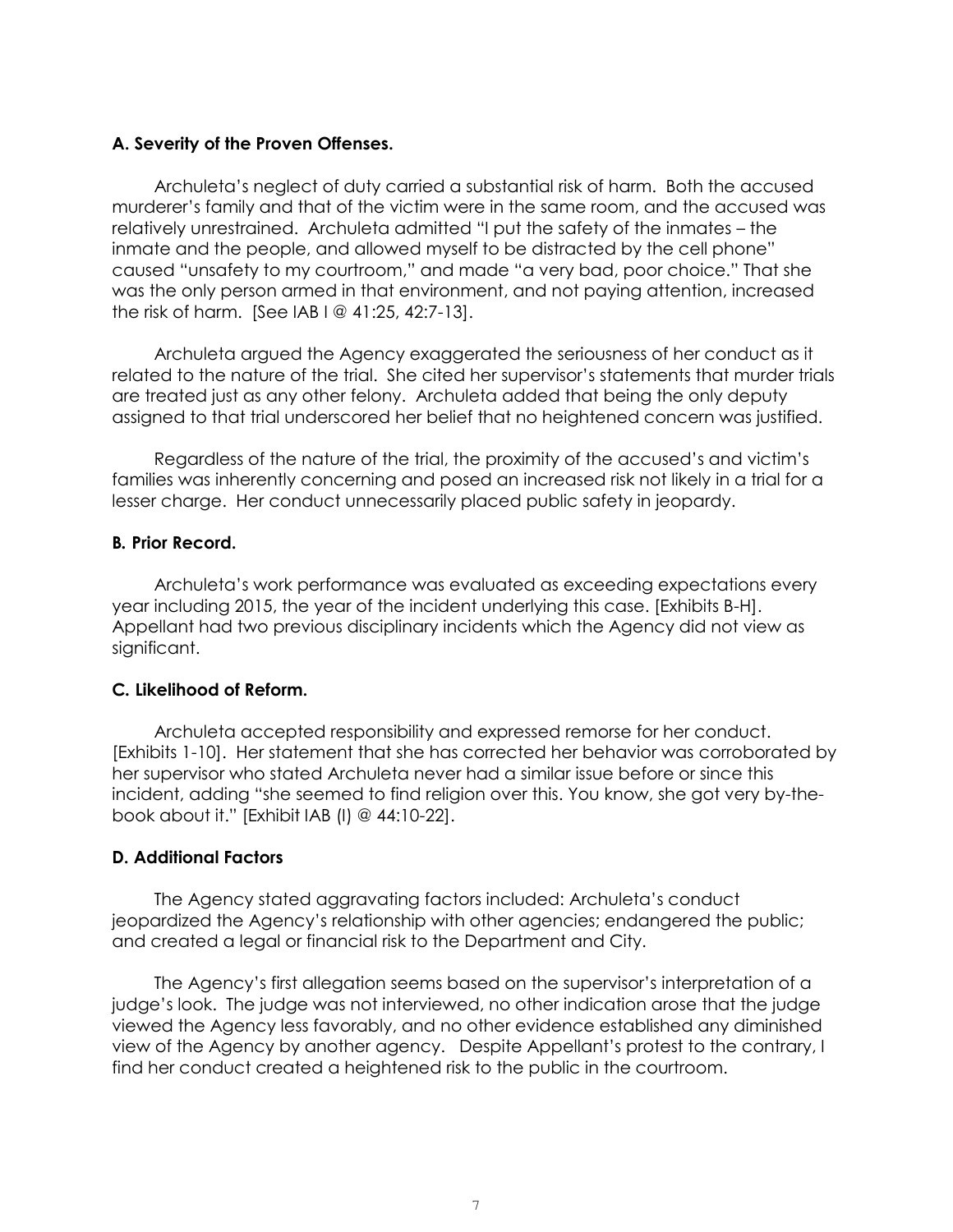The record, as stated by the Appellant, was devoid of any evidence Archuleta's conduct created a legal or financial risk to the Agency or to the City. In short, there was little aggravation compared with substantial mitigation.

Under the Career Service Rules, the principal purpose of the disciplinary rules, to correct inappropriate behavior or performance when possible, was fully achieved even before hearing. Archuleta acknowledged her momentary wrongdoing, fully accepted responsibility, and implemented immediate and lasting change. Her prior record was commendable, and the Agency did not view two prior disciplinary incidents as significant in the present case. [Exhibit 1 at pg. 10]. She was returned to duty in the same courtroom and even the same trial, indicating her supervisor's faith in her ability and desire to carry out her duties. That fact also indicated the courtroom judge did not view her conduct as egregious, since the judge could have evicted or even banned Archuleta from the courtroom. Under these circumstances, a reasonable administrator would necessarily find mitigating factors sufficiently significant to assess a minimal penalty. Thus, the penalty assessed by the Agency did not conform to the purposes of discipline under the Career Service disciplinary rules, was clearly excessive, and was based substantially upon considerations unsupported by the record evidence.

#### **VI. ORDER**

The Agency's 10-day suspension of Deputy Archuleta, assessed on March 19, 2015, is amended to a written reprimand. .

DONE March 23, 2016.

 $L_{\text{A}}$   $\alpha$ .  $\lambda$  the

 Bruce A. Plotkin Career Service Board Hearing Officer